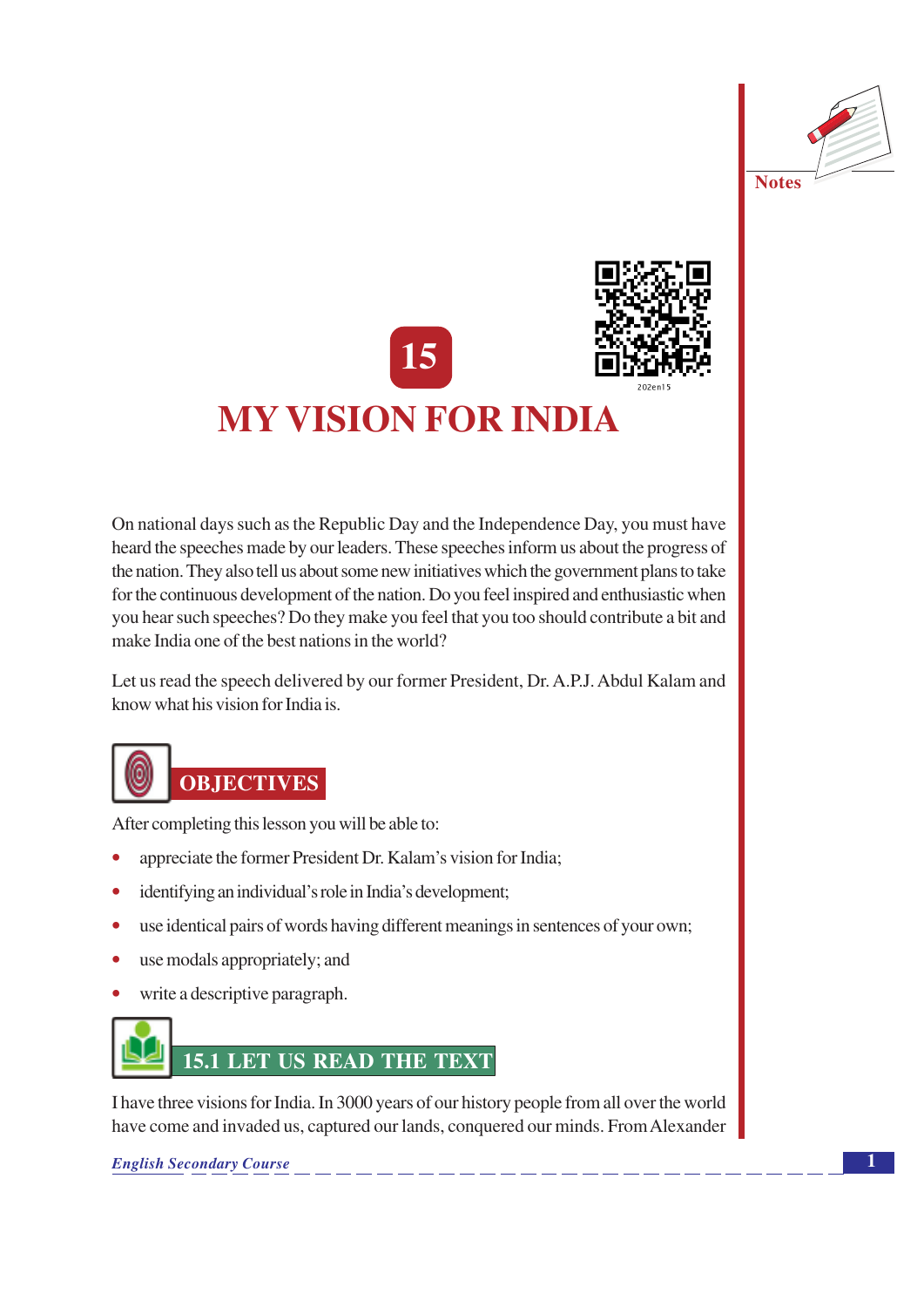



**Notes** 

onwards the Greeks, the Turks, the Moguls, the Portuguese, the British, the French, the Dutch, all of them came and looted us, took over what was ours. Yet we have not done this to any other nation. We have not conquered anyone. We have not grabbed their land, their culture and their history and tried to enforce our way of life on them. Why? Because we respect the freedom of others. That is why my FIRST VISION is that of FREEDOM. I believe that India got its first vision of this in 1857, when we started the war of Independence. It is this freedom that we must protect and nurture and build on. If we are not free, no one will respect us.



Fig. 15.1

We have 10 percent growth rate in most areas. Our poverty levels are falling. Our achievements are being globally recognised today. Yet we lack the self-confidence to see ourselves as a developed nation, self-reliant and self-assured. Isn't this incorrect? MY SECOND VISION for India is DEVELOPMENT. For fifty years we have been a developing nation. It is time we see ourselves as a developed nation. We are among top five nations in the world in terms of GDP.

I have a THIRD VISION. India must stand up to the world. Because I believe that unless India stands up to the world, no one will respect us. Only strength respects strength. We must be strong not only as a military power but also as an economic power. Both must go hand-in-hand. My good fortune was to have worked with three great minds. Dr. Vikram Sarabhai, of the Dept. of Space, Professor Satish Dhawan, who succeeded him and Dr. Brahm Prakash, father of nuclear material. I was lucky to have worked with all three of them closely and consider this the great opportunity of my life.

I was in Hyderabad giving this lecture, when a 14 year-old girl asked me for my autograph. I asked her what her goal in life is. She replied: I want to live in a developed India. For her, you and I will have to build this developed India. You must proclaim India is not an underdeveloped nation; it is a highly developed nation.

You say that our government is inefficient. You say that our laws are too old. You say that the municipality does not pick up the garbage. You say that the phones don't work, the railways are a joke, the airline is the worst in the world, and mails never reach their destination. You say that our country has been fed to the dogs and is the absolute pits. You say, say and say. What do you do about it?

Dear Indians, I am echoing J.F.Kennedy's words to his fellow Americans to relate to Indians ....... "ASK WHAT WE CAN DO FOR INDIA AND DO WHAT HAS TO BE DONE TO MAKE INDIA WHAT AMERICA AND OTHER WESTERN **COUNTRIES ARE TODAY."** 

grabbed: took hold of enforce: put in force nurture: take care of lack: not have self reliant: independent self assured: confident proclaim: declare inefficient: incompetent garbage: rubbish destination: the address to which a (here) mail or letter is sent pits: depths echoing: (here) repeating invaded: attacked grabbed: took hold of enforce: put in force nurture: take care of proclaim: declare inefficient:

vision: a dream, a goal

invaded: attacked.

incompetent

garbage: rubbish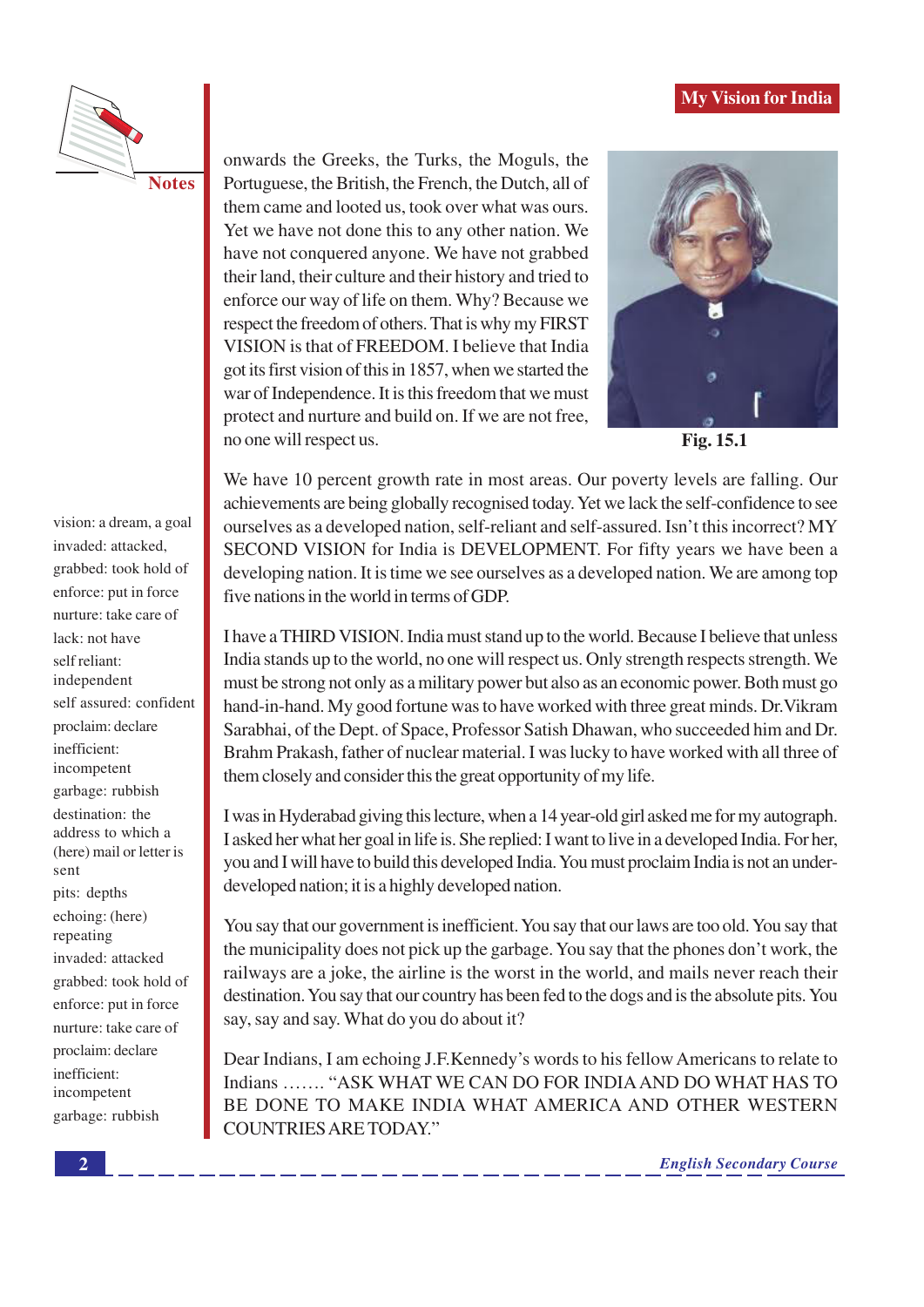### **15.2 LET US UNDERSTAND THE TEXT**

### **15.2.2 PART 1**

### 

Our country has been invaded and controlled by many different rulers during our 3000 year old history. You must have heard about the British rule in India. But you would have never heard of India attacking another nation or conquering it. This is because we fought very hard to win our own freedom and so we respect others' freedom. Now that we have our freedom we must value it. Dr. A.P.J. Abdul Kalam says that by protecting our freedom we can get the respect of other nations.

## **INTEXT QUESTIONS 15.1**

- 1. Who is 'I' in the above passage?
- 2. State the impact that the invaders had on India.
- 3. Why have we never invaded other countries?
- 4. "I believe that India got its first vision of this in 1857." What is Dr. Kalam referring to?
- 5. What according to Dr. Kalam should Indians protect, nurture and build on?
- 6. In the poem "Where The Mind Is Without Fear," Rabindra Nath Tagore says,

"Where the mind is without fear and the head is held high

Into that heaven of freedom, my Father, let my country awake.

You can read this poem from allpoetry.com/poem/ 8516621\_where\_the\_mind\_is\_without\_fear

Think what freedom means to you. Express your opinion in about 30 words.

**Notes**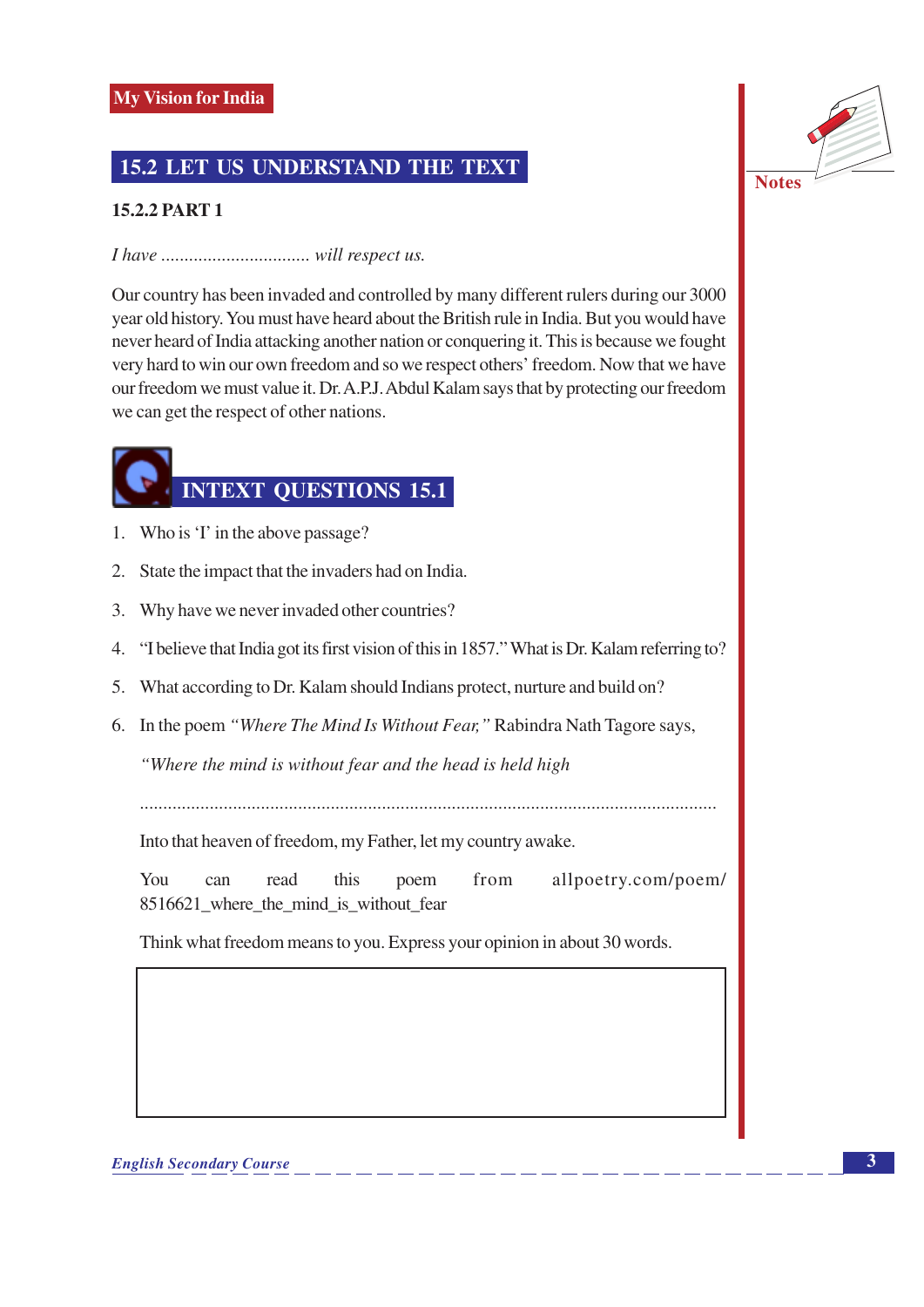



As a good citizen, think and write five things you should and should not do. One example has been provided.

| DO                                                                                                                                                                                                                                   | <b>DON'T</b>                                                                                                                                                                                                                                                                                                           |
|--------------------------------------------------------------------------------------------------------------------------------------------------------------------------------------------------------------------------------------|------------------------------------------------------------------------------------------------------------------------------------------------------------------------------------------------------------------------------------------------------------------------------------------------------------------------|
| Respect others' freedom                                                                                                                                                                                                              | Grab what is not yours                                                                                                                                                                                                                                                                                                 |
|                                                                                                                                                                                                                                      | $1.$ $\frac{1}{2}$ $\frac{1}{2}$ $\frac{1}{2}$ $\frac{1}{2}$ $\frac{1}{2}$ $\frac{1}{2}$ $\frac{1}{2}$ $\frac{1}{2}$ $\frac{1}{2}$ $\frac{1}{2}$ $\frac{1}{2}$ $\frac{1}{2}$ $\frac{1}{2}$ $\frac{1}{2}$ $\frac{1}{2}$ $\frac{1}{2}$ $\frac{1}{2}$ $\frac{1}{2}$ $\frac{1}{2}$ $\frac{1}{2}$ $\frac{1}{2}$ $\frac{1}{$ |
| <u> Andreas Andreas Andreas Andreas Andreas Andreas Andreas Andreas Andreas Andreas Andreas Andreas Andreas Andreas Andreas Andreas Andreas Andreas Andreas Andreas Andreas Andreas Andreas Andreas Andreas Andreas Andreas Andr</u> | $2.$ ————————————————————                                                                                                                                                                                                                                                                                              |
| <u> 1989 - Johann John Stone, fransk politik (</u><br>3.                                                                                                                                                                             |                                                                                                                                                                                                                                                                                                                        |
|                                                                                                                                                                                                                                      | <u> 2000 - Jan James James Jan James James James James James James James James James James James James James Jam</u>                                                                                                                                                                                                   |
|                                                                                                                                                                                                                                      | <u> 1989 - Johann Barn, mars an t-Amerikaansk politiker (</u>                                                                                                                                                                                                                                                          |

\_ \_\_ \_\_ \_\_ \_\_ \_\_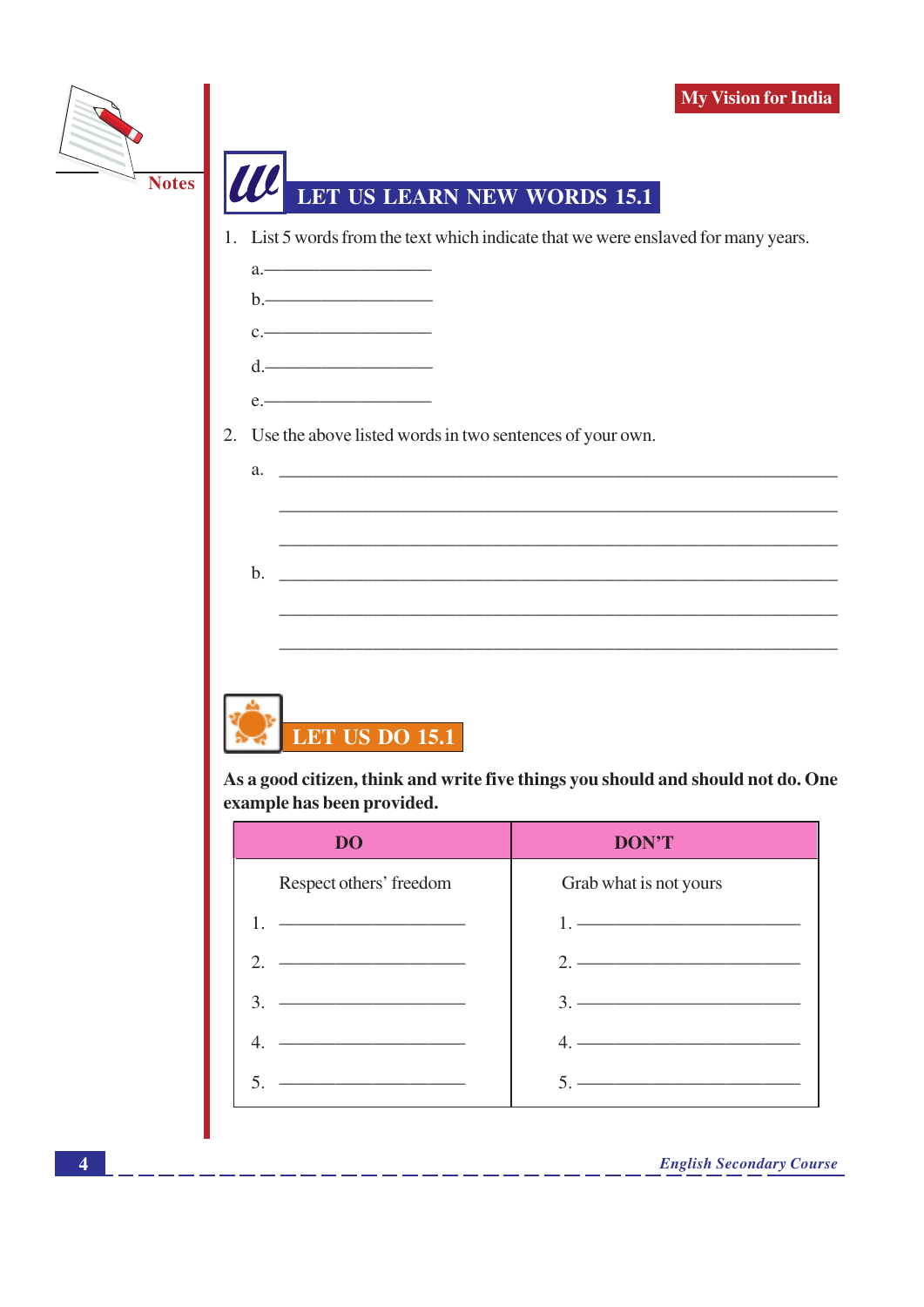

## **DO YOU KNOW**

### Dr. Avul Pakir Jainulabdeen Abdul Kalam

- Born in the island town of Rameshwaram in Tamil Nadu on October 15, 1931
- Became the 11th President of India, serving from 2002 2007 and was popularly known as the People's President
- Spent most of his childhood in financial problems and worked at an early age to supplement his family's income.
- Was the Chief Scientific Adviser to the Prime Minister and the Secretary of Defence Research and Development Organisation from July 1992 to December 1999
- $\bullet$ Project Director for (SLV-II) and Chief Executive of the Integrated Guided Missile Development Program (I.G.M.D.P)
- $\bullet$ Patronised grassroots innovations
- Closely associated with the Honey Bee Network and The National innovation Foundation.
- An iconic and inspirational figure among the masses, he is immensely loved and adored by the children of India
- His clean image and ability to inspire the youths in India made him the Bharat Ka Parvavaran Ambassador
- The first Asian to be bestowed upon with **Hoover Medal**, America's top engineering prize, for outstanding contribution to public service on April 29, 2009
- $\bullet$ Was honoured with the nation's highest civilian honours: the **Padma Bhushan** in 1981, the **Padma Vibhushan** in 1990 and the **Bharat Ratna** in 1997 for his work with ISRO and DRDO and his role as a scientific advisor to the Indian government

### $1522$  PART  $2$

### 

Dr. Kalam eludes being in the top five positions of the world. According to Dr Kalam, although our nation has been developing continuously and we are recognized globally, we unfortunately are not confident about ourselves. We need to believe in our own ability to become a developed nation.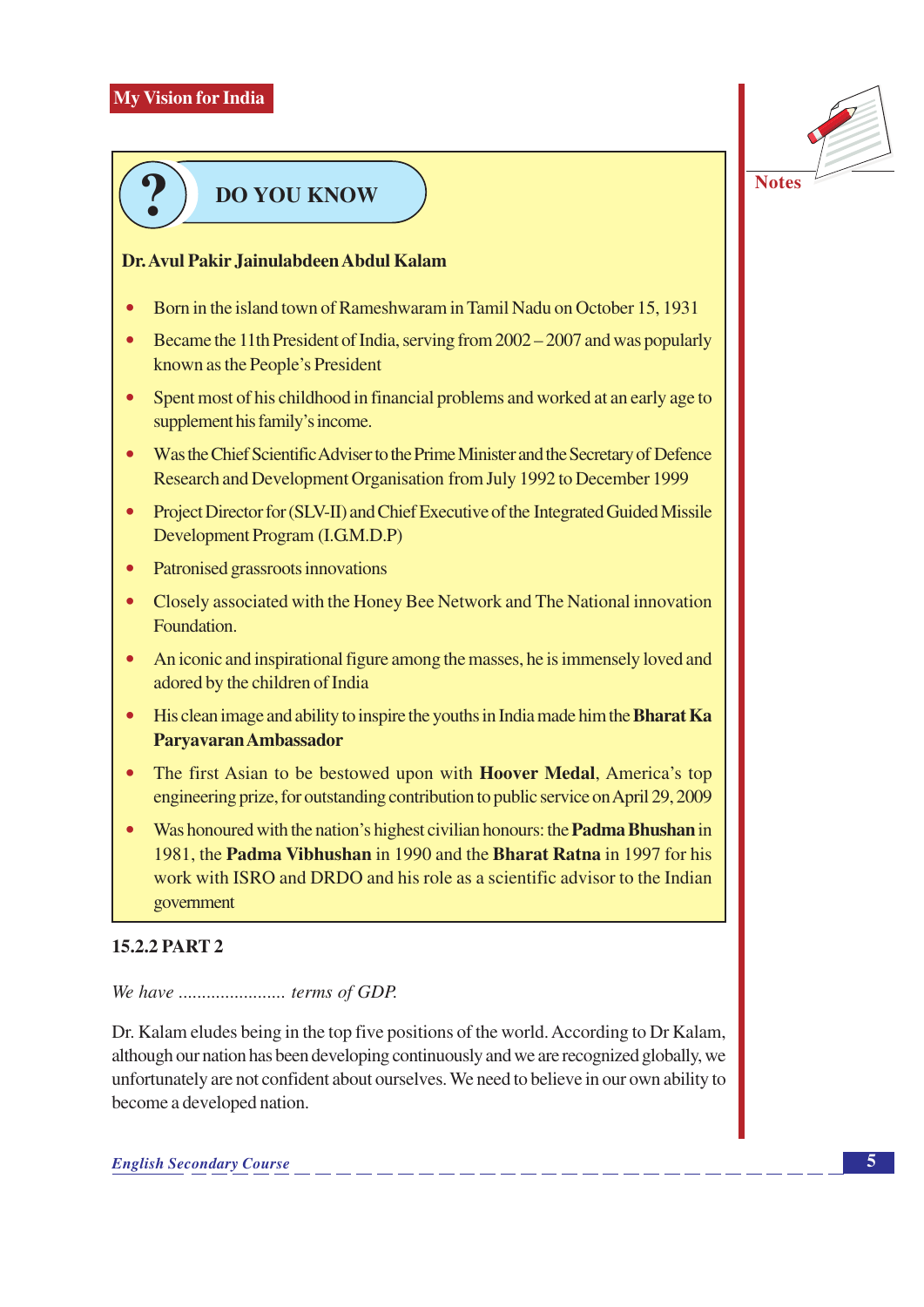

### **INTEXT OUESTIONS 15.2**

- 1. Mention a few achievements which have given India global recognition. In which fields is India still lacking?
- 2. List three positive things about India mentioned by Dr. Kalam.
- 3. Most of us in India claim our rights but do not perform our duties, e.g. all of us want good roads but are not willing to look after them. How does this affect a country's development? Illustrate with two examples.



You may have heard your parents talk about their childhood. Compare your life with that of your parents when they were children. List two differences in the table below.

| <b>Parents</b>                   | <b>Self</b>                           |
|----------------------------------|---------------------------------------|
| My parents never went to school. | I am getting an opportunity to study. |
|                                  |                                       |

Have the changes been for the better? Express your views in about 20 words.

### **15.2.3 PART 3**

In this section Dr Kalam tells the Indians to work together to empower India to become a developed nation. He says India will have to stand upto the world not only as the military power but also as economic and scientific power.



- 1. According to Dr. Kalam in which field should India stand strong?
- 2. Dr. Abdul Kalam worked with three great minds. In the table given below list their names and the department with which they were associated.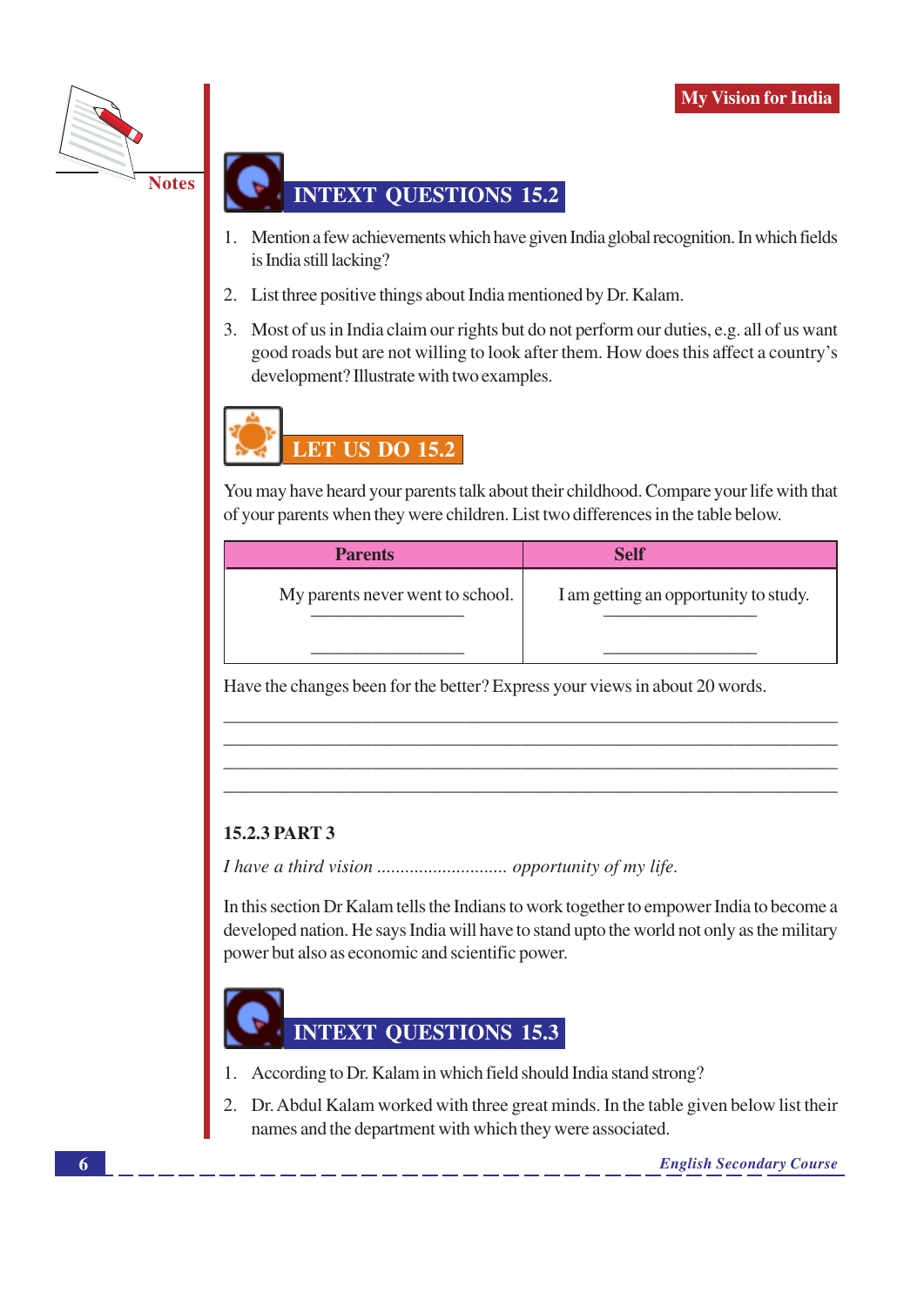

| <b>Name</b>          | <b>Department</b>                  |
|----------------------|------------------------------------|
| Dr.A.P.J.Abdul Kalam | Indian Space Research Organization |
|                      |                                    |
|                      |                                    |
|                      |                                    |

### **15.2.4 PART 4**

People constantly complain about the government and its functioning. Dr. Kalam says that we need to stop complaining, and be responsible citizens and work towards creating a better India for ourselves and our future generations.



- 1. What according to Dr. Kalam should an Indian proclaim while talking about India?
- 2. What is your vision of a developed country? In what ways can you contribute towards realising it? Explain in about 30 words



Look at the ways in which one word has been used to convey different meanings.

| 1. | catch | Try to <b>catch</b> the meaning of the sentence.                                         |  |  |
|----|-------|------------------------------------------------------------------------------------------|--|--|
|    |       | The final match was lost when Ramaswamy dropped the important catch<br>of Raman Manglam. |  |  |
| 2. | goal  | Udyan's <b>goal</b> is to become a judge.                                                |  |  |
|    |       | In the Inter School Hockey tournament Vaidya scored the highest number<br>of goals.      |  |  |
| 3. | note  | Ameena Bano noted down her home work carefully.                                          |  |  |
|    |       | The Government has released a new 500 rupee <b>note.</b>                                 |  |  |
| 4. | post  | Mridula went to <b>post</b> a letter.                                                    |  |  |
|    |       | Why don't you apply for the <b>post</b> of a Legal Advisor in a nationalized bank?       |  |  |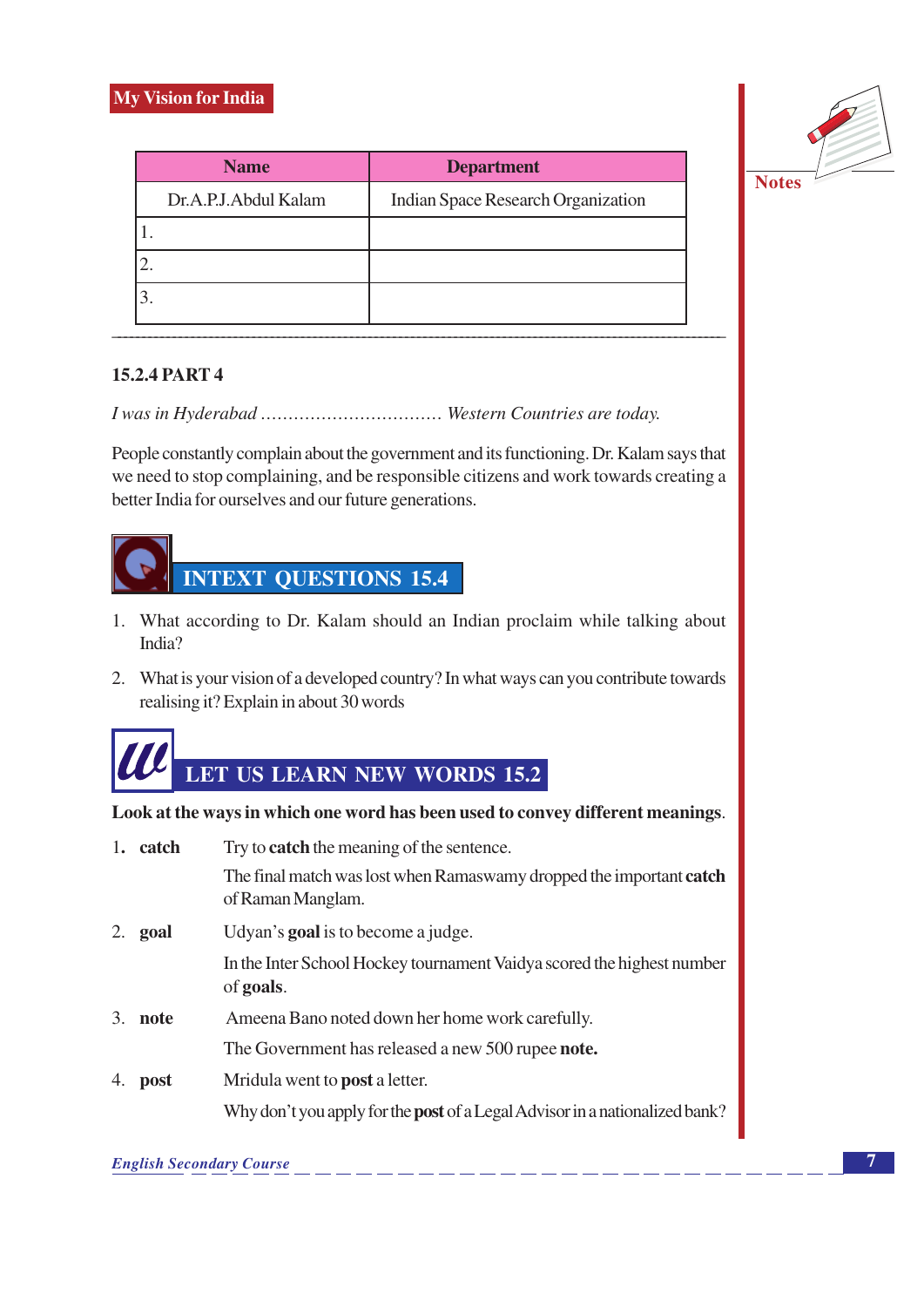



### **Exercise 1**

Now it's your turn. Use these words in sentences to convey two different meanings.

|    | 2. $\qquad \qquad$          |
|----|-----------------------------|
|    |                             |
|    | 2. $\qquad \qquad$          |
|    | (c) bear 1.                 |
|    | 2. $\overline{\phantom{a}}$ |
|    |                             |
|    | 2.                          |
|    | $(e)$ addition 1.           |
| 2. |                             |

### **Exercise 2**

Circle the odd word from each set.

|                | confusion    | congestion | chaos      | disorder  |
|----------------|--------------|------------|------------|-----------|
| 2.             | <b>brave</b> | courageous | bold       | cheeky    |
| 3.             | invaded      | captured   | conquered  | succeeded |
| $\overline{4}$ | vision       | idea       | suggestion | dream     |
| 5.             | advance      | promote    | forward    | farther   |



According to Dr. Kalam people have a lot of complaints against the government. Talk to some people in your neighborhood to find out about the complaints they have about different agencies associated with roads, electricity, water, telephone, transport etc.

Give practical suggestions as to how you and your neighbours can collectively resolve these problems.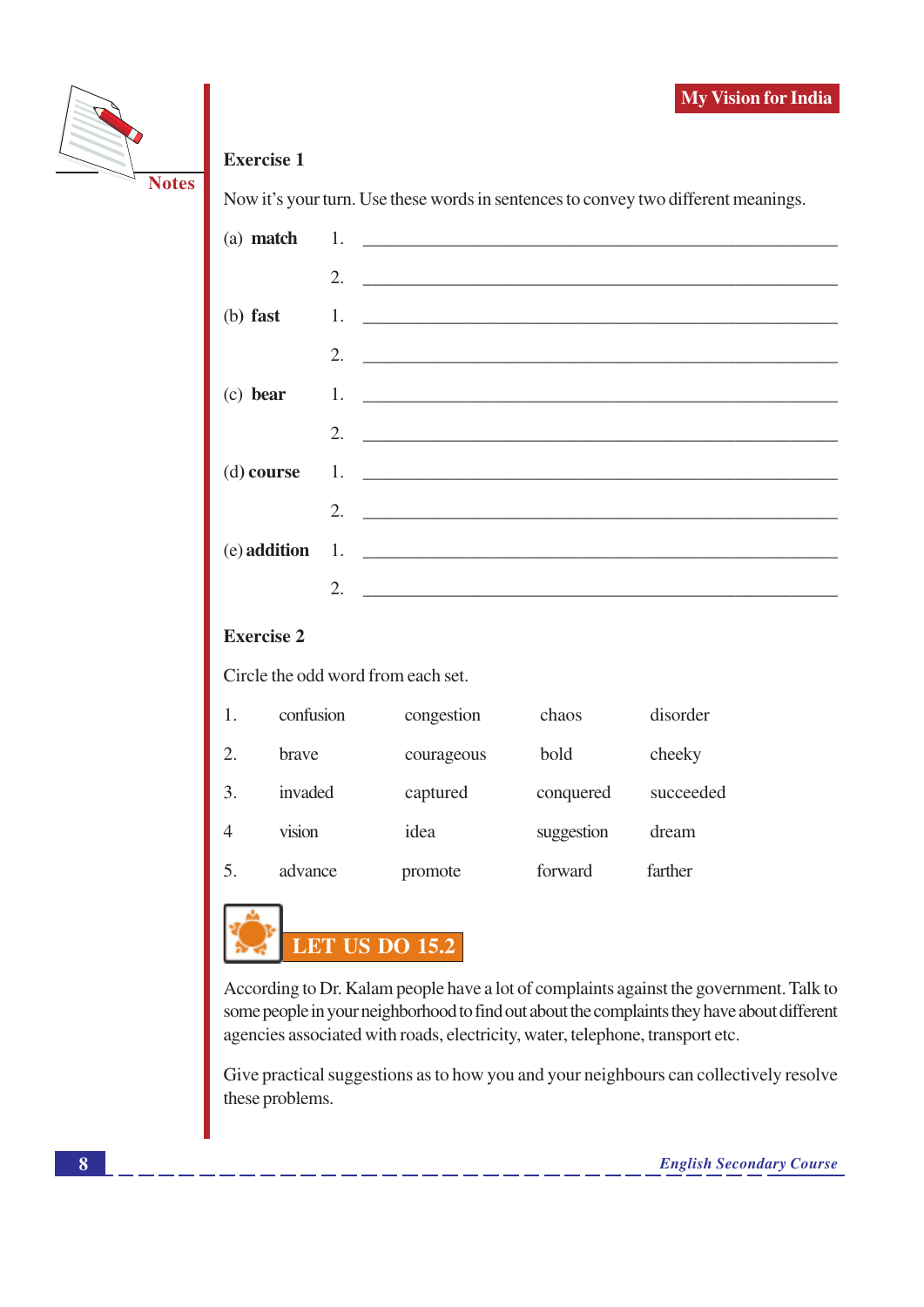### **My Vision for India**



| S.No. | <b>COMPLAINT</b> | <b>SUGGESTIONS</b> | <b>YOUR CONTRIBUTION</b> |
|-------|------------------|--------------------|--------------------------|
|       |                  |                    |                          |
| 2.    |                  |                    |                          |
| 3.    |                  |                    |                          |
| ч.    |                  |                    |                          |
| 5.    |                  |                    |                          |



### **Use of Modals**

- I. Read the sentences given below:
	- 1. They can go to the movie now.
	- 2. Could I use your mobile phone?
	- 3. Ira will complete the model in two days.
	- 4. Would you give me a ride to the nearest station?
	- 5. We must follow the safety rules.

The underlined words are modals. These words express ability, possibility, giving or seeking permission, orders etc.

| <b>Meaning</b>            | <b>Examples</b>                                      |
|---------------------------|------------------------------------------------------|
| *talk about possibilities | Sagar can come during these days.                    |
|                           | You can speak in English if you try.                 |
| * expresses ability       | Mr Srivastava can teach you how to<br>speak English. |
|                           | Anirudh <b>could</b> swim well at the age<br>of ten. |
| * seeking permission      | <b>Could</b> I talk to your brother Sagar?           |
|                           | <b>Could</b> I have your magazine?                   |
| *making predictions       | I think Meena will be a great singer.                |
| *insisting                | Parul will do her best to help you.                  |
| *state intentions         | Chetna will wear her new shoes.                      |
|                           | Abhimanyu told me that he would<br>return my book.   |
|                           | Diya said that she would operate<br>on the patient.  |
|                           |                                                      |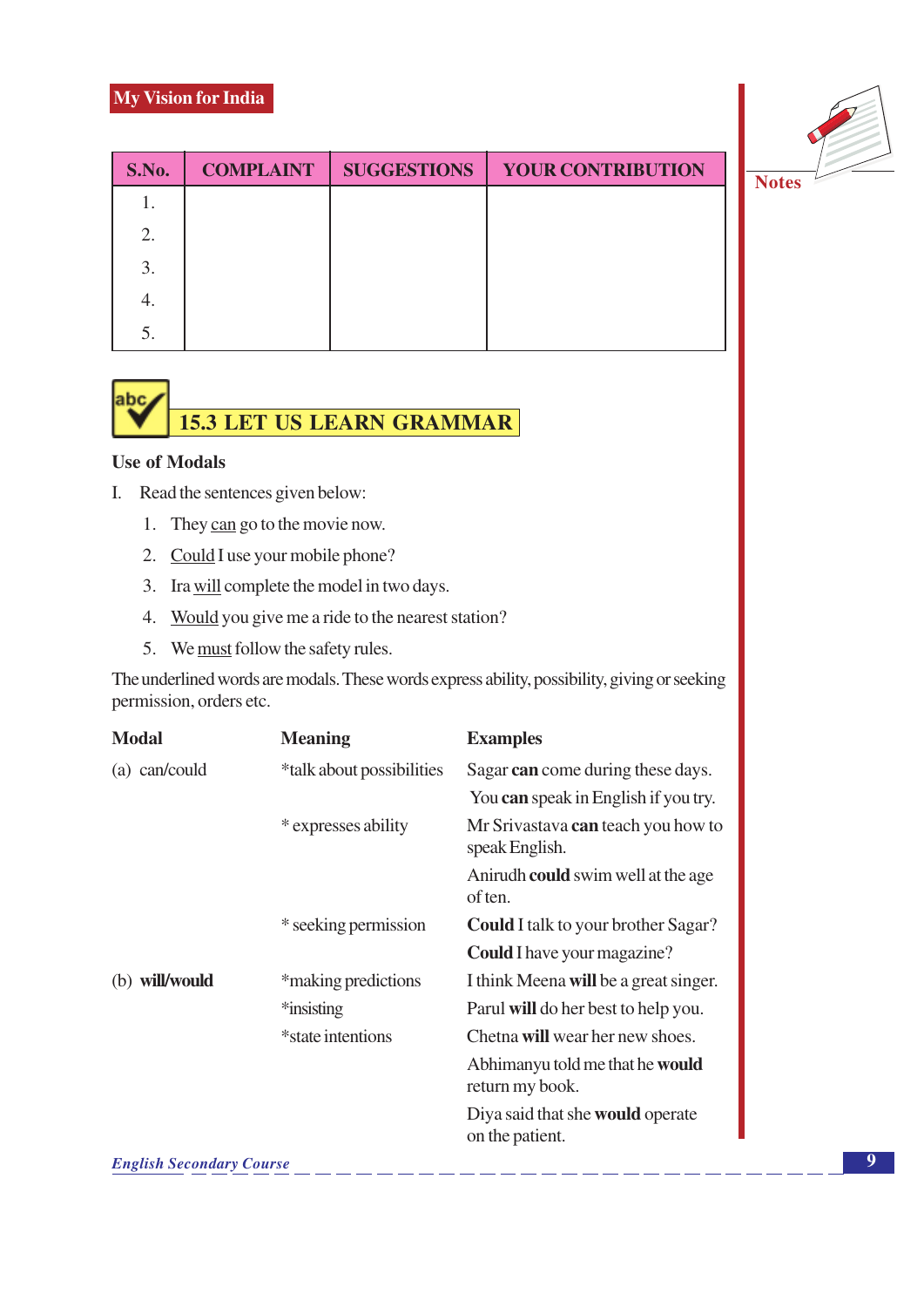|                                       |                                                                                                                                              |                                                                  | <b>My Vision for India</b>                                                            |  |
|---------------------------------------|----------------------------------------------------------------------------------------------------------------------------------------------|------------------------------------------------------------------|---------------------------------------------------------------------------------------|--|
| <b>Notes</b>                          | $(c)$ must                                                                                                                                   | *express obligation                                              | Nayantara must work hard to achieve<br>her goals.                                     |  |
|                                       |                                                                                                                                              |                                                                  | Hitendra must complain the<br>matter to the police                                    |  |
|                                       |                                                                                                                                              | *duty                                                            | We must use our right to vote<br>thoughtfully.                                        |  |
|                                       |                                                                                                                                              |                                                                  | We must look after our old parents.                                                   |  |
|                                       |                                                                                                                                              | <b>NOTE:</b> Would and could are the past forms of will and can. |                                                                                       |  |
|                                       | Would and could are often used to make one's speech polite.                                                                                  |                                                                  |                                                                                       |  |
|                                       | <b>Exercise 1</b>                                                                                                                            |                                                                  |                                                                                       |  |
|                                       | Use the modals (can, could, will, would, should, must) appropriately in the blanks given<br>below. Hints are given in brackets.              |                                                                  |                                                                                       |  |
| Shreya: What're you doing here?<br>1. |                                                                                                                                              |                                                                  |                                                                                       |  |
|                                       | Chiranjeev: I am watching TV.                                                                                                                |                                                                  |                                                                                       |  |
|                                       | Shreya: ______(inquiring) you make some coffee for me?<br>Chiranjeev: I____but ____(seeking willingness) you bring the milk from the market? |                                                                  |                                                                                       |  |
|                                       |                                                                                                                                              |                                                                  |                                                                                       |  |
|                                       | 2.                                                                                                                                           | Harjeet: _____ (polite request) you bring me a glass of milk?    |                                                                                       |  |
|                                       | Kamaljeet: I____(possibility) but has turned sour.                                                                                           |                                                                  |                                                                                       |  |
|                                       | 3.<br>near.                                                                                                                                  |                                                                  | All the students _______(obligation) work hard now as the examinations are drawing    |  |
|                                       | 4.                                                                                                                                           | Salman _______ be in his office at this time tomorrow.           |                                                                                       |  |
|                                       | 5.                                                                                                                                           | Vaidya _______ see a doctor at once.                             |                                                                                       |  |
|                                       | 6.                                                                                                                                           | we take our dog with us?                                         |                                                                                       |  |
|                                       | him.                                                                                                                                         | <b>15.4 LET US WRITE</b>                                         | Read the following information about Dr Rajendra Prasad and develop a paragraph about |  |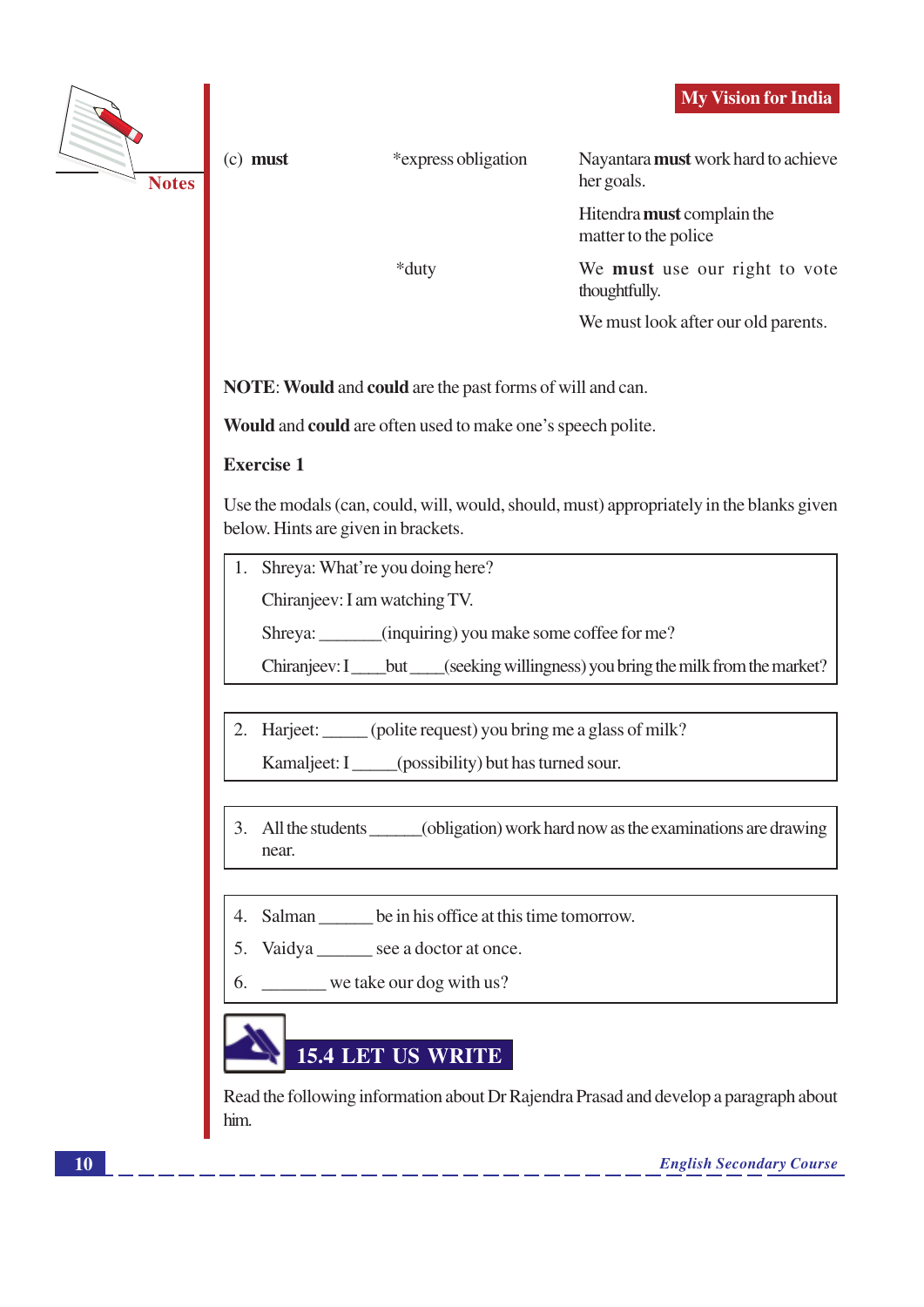### **My Vision for India**



### Dr. Rajendra Prasad

- Born in Zeradei, Bihar on December 3, 1884  $\bullet$
- $\bullet$ Father—Mahadev Sahai, wife—Rajvanshi Devi
- Joined Presidency College, Calcutta in 1902.  $\bullet$
- Got Masters degree in Law and won gold medal in 1915.  $\bullet$
- Deeply moved by the dedication, conviction and courage Gandhiji displayed in  $\bullet$ Chamaparan, Bihar
- 1914 floods ravaged Bihar and Bengal distributed food and clothes to victims  $\bullet$
- $\bullet$ 1934 earthquake shook Bihar, caused immense damage and loss of property immediately got involved in relief work
- Elected nation's first President by the Constitution of Independent India on January 26,1950
- The only President to be elected twice  $\bullet$
- Retired as President in 1962 and was awarded Bharat Ratna  $\bullet$
- Died on February 28,1963  $\bullet$

### THE FIRST PRESIDENT OF INDIA

**English Secondary Course**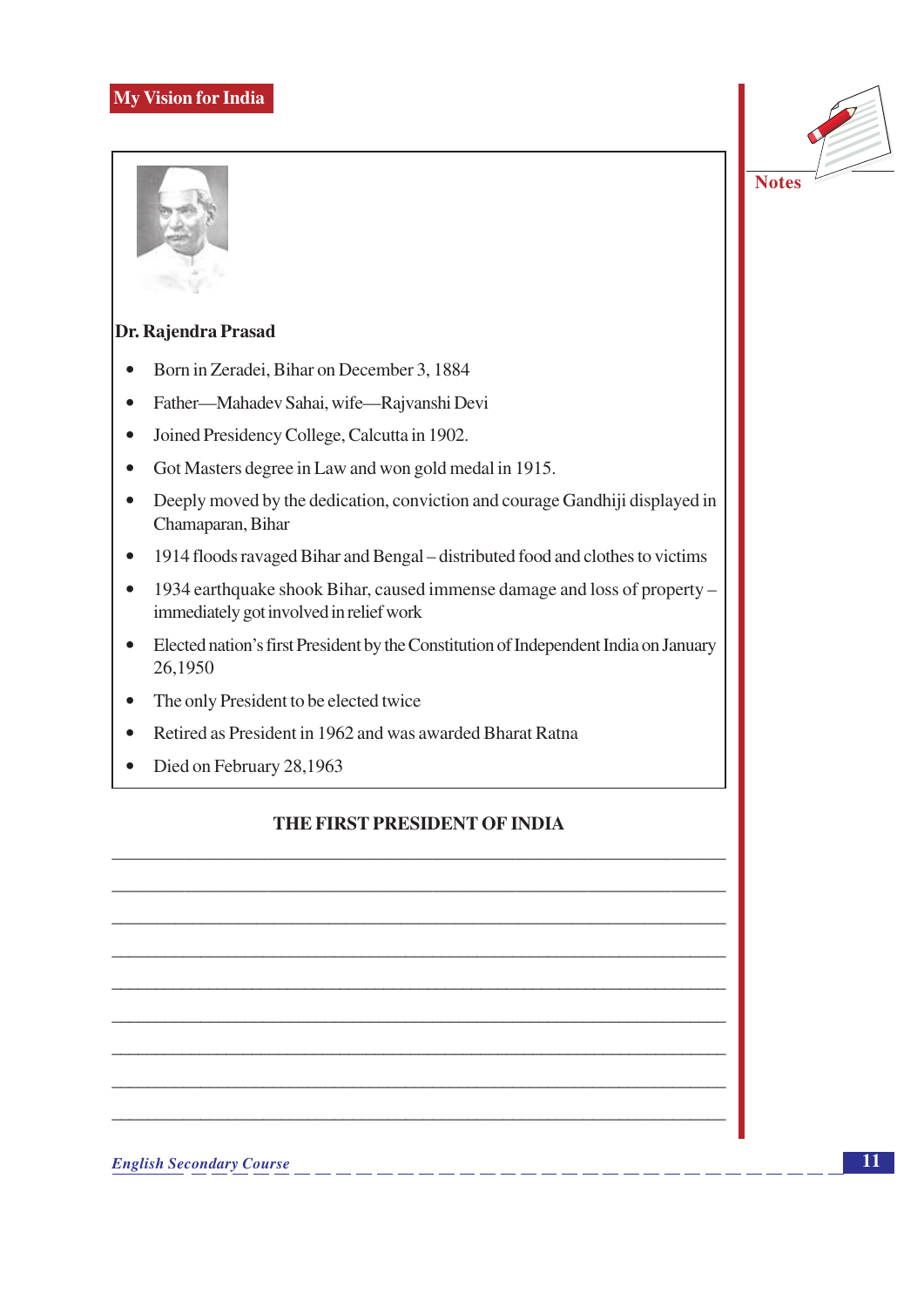

### **WHAT YOU HAVE LEARNT**

Dr. A.P.J. Kalam has three goals that he would like India to achieve. All the three goals are related to each other. Freedom and independence will have real meaning if we develop economically. Economic **development** will help us to be strong and will make other countries respect us. But we the people of India are responsible for the development of our country, and for making it one of the leading nations of the world. Each one of us needs to do whatever is necessary to make Dr. Kalam's VISION come true. It is time to stop complaining about the problems in our country and to start doing something about them. In this lesson we have learnt to evaluate and reflect on our contributions towards the development of India.

# **TERMINAL QUESTIONS**

- According to you what is the importance of freedom? 1.
- 2. If you had been asked about your goal in life by Dr. Kalam, what would have been your reply?
- 3. Why must India be strong both as a military and an economic power?



### **15.2.1 PART 1**

### **INTEXT OUESTIONS 15.1**

- 1. Professor Dr. A.P.J. Abdul Kalam
- $\overline{2}$ . The invaders captured our lands, took away our riches and conquered our minds.
- 3. We have never invaded another country because we respect the freedom of others.
- 4. Dr Kalam is referring to the uprising of 1857. He says so because the uprising is considered as the first war of Indian Independence.
- 5. We should protect, nurture and build on our freedom.
- 6. Individual response.

### **LET US LEARN NEW WORDS 15.1**

- 1. (a) invaded
	- (b) captured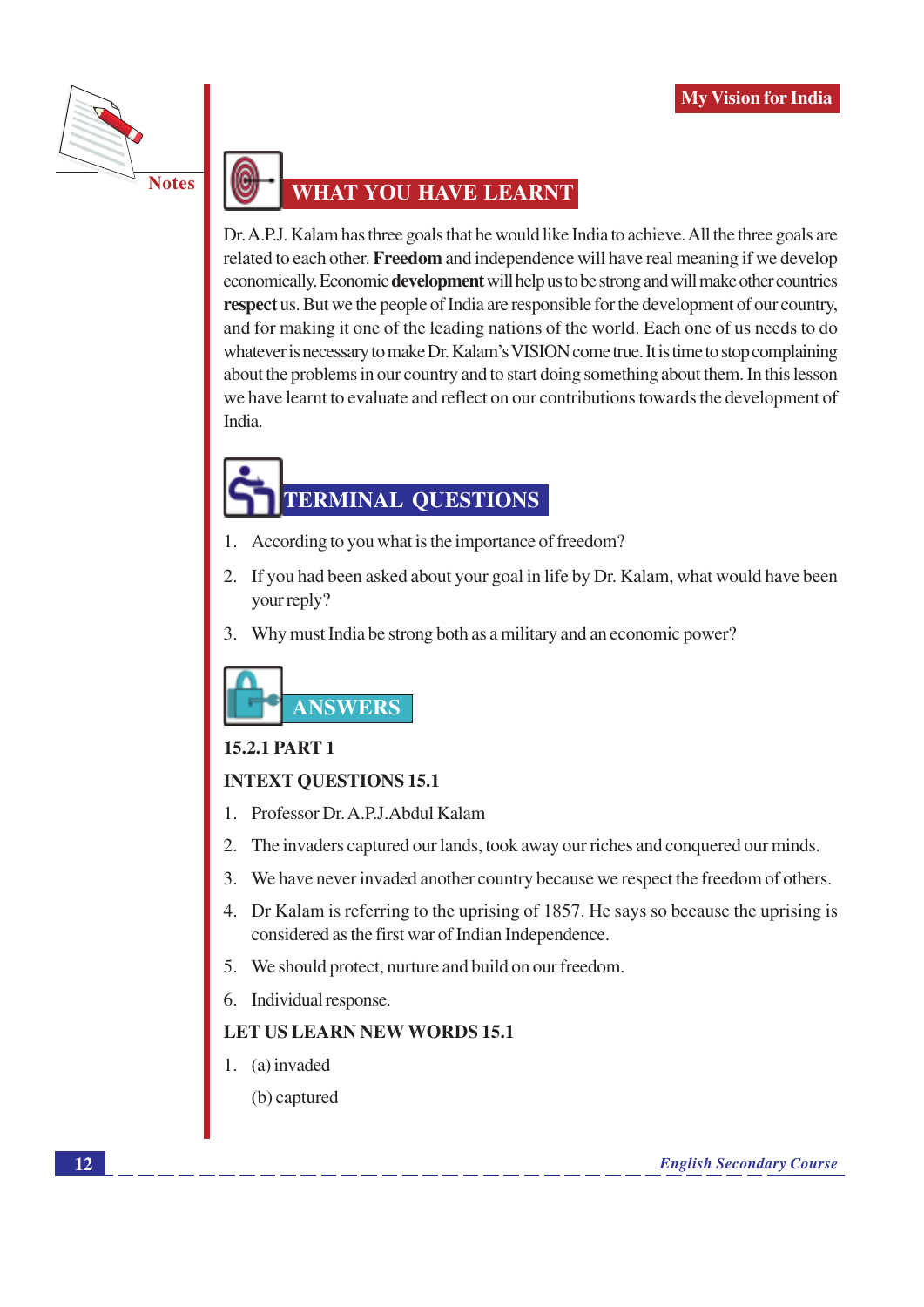- (c) conquered
- (d) looted

(e) grabbed

2. Individual responses.

### **15.2.2 PART 2**

### **INTEXT QUESTIONS 15.2**

1. Individual responses.

Suggested responses

The hosting of the Commonwealth Games, development in entertainment, literature, science and information technology.

India is lacking in self-confidence, self-reliance and self-assurance.

- 2. (a) 10% growth rate in most areas.
	- (b) Global recognition
	- (c) belief in freedom for all
- 3. Individual response.

### **15.2.3 PART 3**

### **INTEXT QUESTIONS 15.3**

- 1. According to Dr. Kalam India should be strong in the field of military  $\&$  economic power.
- 2. 1. Dr. Vikram Sarabhai Department of Space
	- 2. Professor Satish Dhawan Department of Space
	- 3. Dr.Brahm Prakash Nuclear Technology

### **15.2.4 PART 4**

### **INTEXT QUESTIONS 15.4**

- 1. While talking about India one should proclaim that India is not an under-developed nation, it is a highly developed nation.
- 2. Individual responses.

### **LET US LEARN NEW WORDS 15.2**

### **Exercise 2**

- 1. congestion
- 2. cheeky

#### **English Secondary Course**